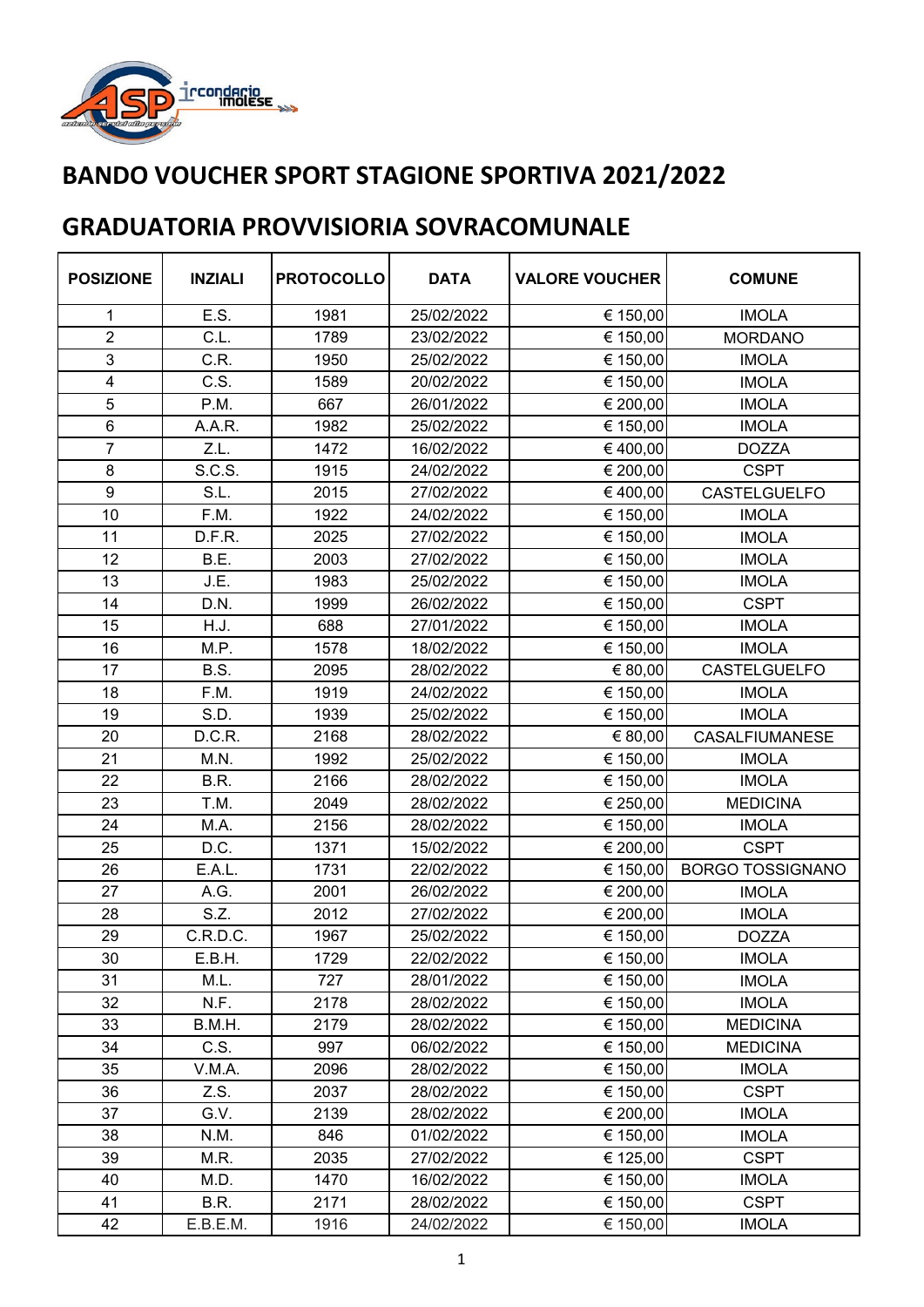| 43 | N.G.   | 1484 | 16/02/2022 | € 150,00 | <b>IMOLA</b>            |
|----|--------|------|------------|----------|-------------------------|
| 44 | P.C.   | 1138 | 09/02/2022 | € 150,00 | <b>IMOLA</b>            |
| 45 | Z.M.M. | 2010 | 27/02/2022 | € 150,00 | <b>DOZZA</b>            |
| 46 | M.R.   | 1587 | 19/02/2022 | € 250,00 | <b>IMOLA</b>            |
| 47 | S.T.   | 1971 | 25/02/2022 | € 150,00 | <b>CSPT</b>             |
| 48 | P.D.   | 1586 | 19/02/2022 | € 150,00 | <b>IMOLA</b>            |
| 49 | M.C.   | 1786 | 23/02/2022 | € 200,00 | <b>CSPT</b>             |
| 50 | D.C.   | 2167 | 28/02/2022 | € 200,00 | <b>MORDANO</b>          |
| 51 | A.A.   | 1840 | 24/02/2022 | € 150,00 | <b>CASTELGUELFO</b>     |
| 52 | C.E.   | 1984 | 25/02/2022 | € 200,00 | <b>CASTELGUELFO</b>     |
| 53 | B.J.F. | 1244 | 11/02/2022 | € 150,00 | <b>IMOLA</b>            |
| 54 | L.K.   | 1975 | 25/02/2022 | € 150,00 | <b>MEDICINA</b>         |
| 55 | F.M.   | 1041 | 08/02/2022 | € 150,00 | <b>IMOLA</b>            |
| 56 | P.M.   | 1994 | 26/02/2022 | € 150,00 | <b>IMOLA</b>            |
| 57 | D.E.   | 2011 | 27/02/2022 | € 200,00 | <b>IMOLA</b>            |
| 58 | M.Z.   | 1655 | 22/02/2022 | € 150,00 | <b>IMOLA</b>            |
| 59 | N.A.   | 1291 | 14/02/2022 | € 150,00 | <b>IMOLA</b>            |
| 60 | C.L.   | 1990 | 25/02/2022 | € 200,00 | <b>IMOLA</b>            |
| 61 | M.M.   | 2127 | 27/02/2022 | € 150,00 | <b>IMOLA</b>            |
| 62 | S.S.   | 524  | 23/01/2022 | € 150,00 | <b>BORGO TOSSIGNANO</b> |
| 63 | C.D.   | 2163 | 28/02/2022 | € 150,00 | <b>IMOLA</b>            |
| 64 | K.E.   | 2013 | 27/02/2022 | € 200,00 | <b>IMOLA</b>            |
| 65 | D.C.   | 2026 | 27/02/2022 | € 150,00 | <b>IMOLA</b>            |
| 66 | M.B.   | 1923 | 24/02/2022 | € 150,00 | <b>MEDICINA</b>         |
| 67 | B.H.   | 653  | 26/01/2022 | € 150,00 | <b>IMOLA</b>            |
| 68 | A.U.A. | 1544 | 17/02/2022 | € 250,00 | <b>IMOLA</b>            |
| 69 | P.L.   | 2020 | 27/02/2022 | € 150,00 | <b>IMOLA</b>            |
| 70 | G.G.   | 523  | 22/01/2022 | € 150,00 | <b>IMOLA</b>            |
| 71 | F.I.M. | 904  | 02/02/2022 | € 150,00 | <b>MEDICINA</b>         |
| 72 | K.J.   | 2056 | 28/02/2022 | € 101,00 | <b>IMOLA</b>            |
| 73 | G.M.   | 1914 | 24/02/2022 | € 150,00 | <b>CSPT</b>             |
| 74 | B.T.A. | 2019 | 27/02/2022 | € 150,00 | <b>CSPT</b>             |
| 75 | P.P.   | 2000 | 26/02/2022 | € 150,00 | <b>CSPT</b>             |
| 76 | B.A.   | 1691 | 22/02/2022 | € 150,00 | <b>IMOLA</b>            |
| 77 | P.C.   | 2032 | 27/02/2022 | € 250,00 | <b>CSPT</b>             |
| 78 | P.E.   | 1613 | 21/02/2022 | € 200,00 | <b>IMOLA</b>            |
| 79 | C.E.   | 1776 | 23/02/2022 | € 150,00 | <b>IMOLA</b>            |
| 80 | S.S.   | 1622 | 21/02/2022 | € 250,00 | <b>IMOLA</b>            |
| 81 | F.A.   | 1547 | 17/02/2022 | € 200,00 | <b>CSPT</b>             |
| 82 | C.M.L. | 2173 | 28/02/2022 | € 150,00 | <b>IMOLA</b>            |
| 83 | D.S.   | 1224 | 10/02/2022 | € 150,00 | <b>CSPT</b>             |
| 84 | T.A.   | 1896 | 24/02/2022 | € 150,00 | <b>CSPT</b>             |
| 85 | F.L.   | 2023 | 27/02/2022 | € 150,00 | <b>IMOLA</b>            |
| 86 | K.N.   | 1385 | 15/02/2022 | € 150,00 | <b>IMOLA</b>            |
| 87 | S.A.   | 1458 | 16/02/2022 | € 150,00 | <b>CSPT</b>             |
| 88 | S.M.   | 1483 | 16/02/2022 | € 150,00 | <b>IMOLA</b>            |
| 89 | M.S.   | 1727 | 22/02/2022 | € 150,00 | <b>FONTANELICE</b>      |
| 90 | Z.I.   | 2007 | 27/02/2022 | € 150,00 | <b>IMOLA</b>            |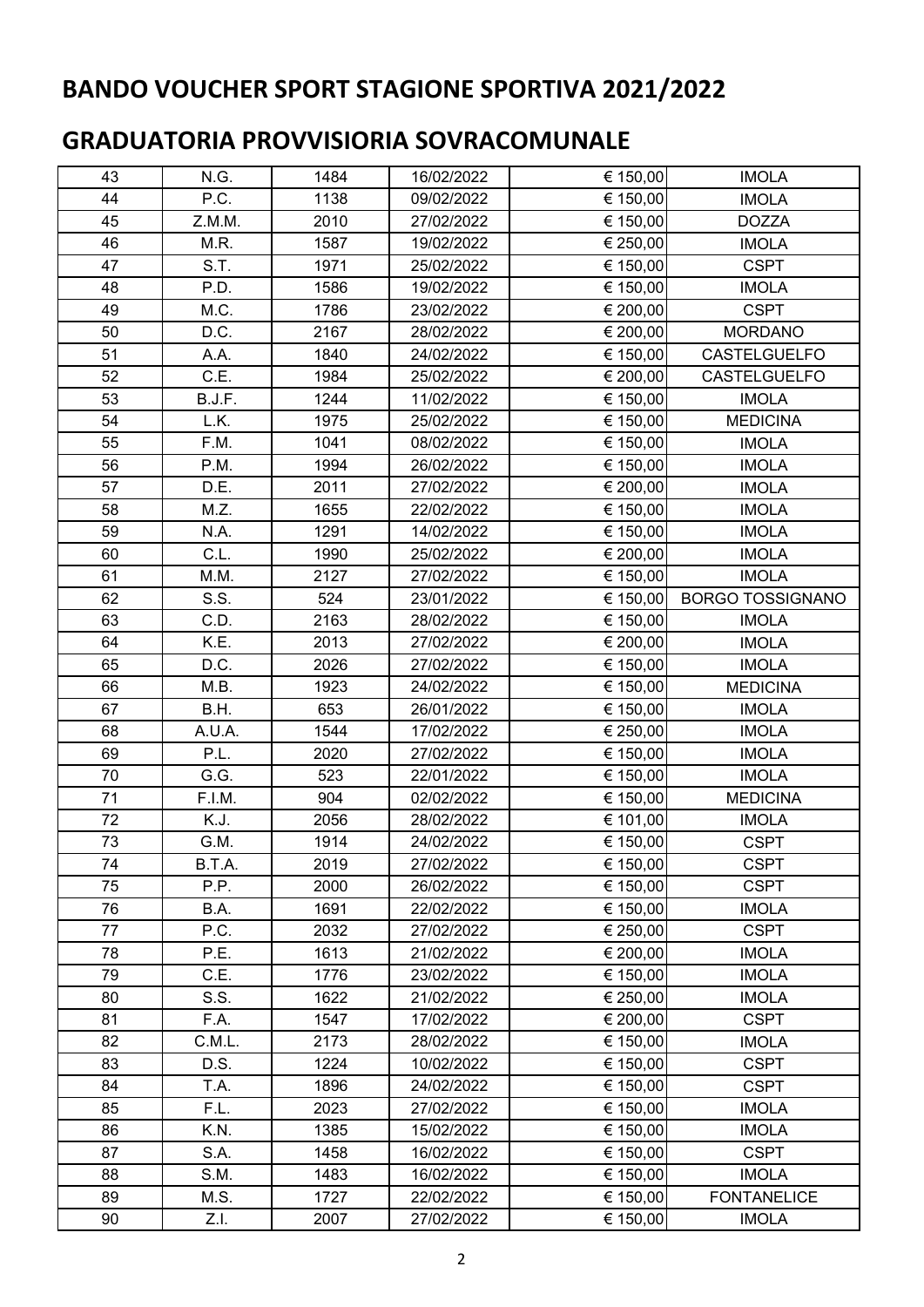| 91  | B.L.I.   | 1351 | 15/02/2022 | € 150,00 | <b>IMOLA</b>       |
|-----|----------|------|------------|----------|--------------------|
| 92  | H.G.     | 2169 | 28/02/2022 | € 150,00 | <b>CSPT</b>        |
| 93  | S.R.     | 1307 | 14/02/2022 | € 200,00 | <b>IMOLA</b>       |
| 94  | L.A.     | 2159 | 28/02/2022 | € 150,00 | <b>IMOLA</b>       |
| 95  | C.F.C.E. | 1725 | 22/02/2022 | € 200,00 | <b>IMOLA</b>       |
| 96  | C.G.     | 1625 | 21/02/2022 | € 150,00 | <b>IMOLA</b>       |
| 97  | V.F.M.P. | 1329 | 14/02/2022 | € 150,00 | <b>DOZZA</b>       |
| 98  | R.G.     | 2170 | 28/02/2022 | € 150,00 | <b>IMOLA</b>       |
| 99  | M.G.     | 1223 | 10/02/2022 | € 150,00 | <b>DOZZA</b>       |
| 100 | C.C.     | 1676 | 22/02/2022 | € 150,00 | CASTELGUELFO       |
| 101 | L.G.     | 1987 | 25/02/2022 | € 150,00 | <b>IMOLA</b>       |
| 102 | G.A.     | 562  | 24/01/2022 | € 150,00 | <b>MEDICINA</b>    |
| 103 | G.M.     | 1398 | 15/02/2022 | € 150,00 | <b>IMOLA</b>       |
| 104 | A.C.A.   | 978  | 04/02/2022 | € 200,00 | <b>IMOLA</b>       |
| 105 | L.I.     | 799  | 01/02/2022 | € 150,00 | <b>IMOLA</b>       |
| 106 | M.N.     | 1936 | 25/02/2022 | € 200,00 | <b>IMOLA</b>       |
| 107 | S.R.     | 2033 | 27/02/2022 | € 50,00  | <b>IMOLA</b>       |
| 108 | T.E.     | 1650 | 21/02/2022 | € 150,00 | <b>IMOLA</b>       |
| 109 | C.A.     | 1060 | 08/02/2022 | € 200,00 | <b>IMOLA</b>       |
| 110 | G.S.     | 996  | 06/02/2022 | € 150,00 | <b>IMOLA</b>       |
| 111 | A.K.     | 2172 | 28/02/2022 | € 150,00 | <b>CSPT</b>        |
| 112 | A.S.     | 1784 | 23/02/2022 | € 150,00 | <b>IMOLA</b>       |
| 113 | A.H.     | 1924 | 24/02/2022 | € 150,00 | <b>IMOLA</b>       |
| 114 | A.J.     | 2067 | 28/02/2022 | € 150,00 | <b>CSPT</b>        |
| 115 | C.S.     | 674  | 27/01/2022 | € 200,00 | <b>IMOLA</b>       |
| 116 | S.V.     | 2093 | 28/02/2022 | € 150,00 | <b>CSPT</b>        |
| 117 | S.L.     | 1732 | 22/02/2022 | € 150,00 | <b>MORDANO</b>     |
| 118 | H.A.     | 1113 | 08/02/2022 | € 150,00 | <b>IMOLA</b>       |
| 119 | S.M.J.   | 1908 | 24/02/2022 | € 150,00 | <b>IMOLA</b>       |
| 120 | P.M.     | 995  | 05/02/2022 | € 150,00 | <b>CSPT</b>        |
| 121 | S.F.     | 1487 | 16/02/2022 | € 250,00 | <b>DOZZA</b>       |
| 122 | V.A.     | 2109 | 28/02/2022 | € 150,00 | <b>IMOLA</b>       |
| 123 | U.V.     | 1803 | 24/02/2022 | € 150,00 | <b>IMOLA</b>       |
| 124 | I.N.     | 1402 | 15/02/2022 | € 150,00 | <b>IMOLA</b>       |
| 125 | V.C.     | 1413 | 15/02/2022 | € 150,00 | <b>IMOLA</b>       |
| 126 | K.K.     | 2030 | 27/02/2022 | € 150,00 | <b>IMOLA</b>       |
| 127 | D.G.A.   | 2028 | 27/02/2022 | € 150,00 | <b>IMOLA</b>       |
| 128 | D.V.D.   | 1490 | 17/02/2022 | € 150,00 | <b>MEDICINA</b>    |
| 129 | B.S.     | 1821 | 24/02/2022 | € 200,00 | <b>FONTANELICE</b> |
| 130 | K.F.     | 1970 | 25/02/2022 | € 150,00 | <b>IMOLA</b>       |
| 131 | M.S.     | 2158 | 28/02/2022 | € 150,00 | <b>IMOLA</b>       |
| 132 | F.M.     | 2002 | 26/02/2022 | € 150,00 | <b>IMOLA</b>       |
| 133 | G.C.     | 1652 | 21/02/2021 | € 200,00 | <b>IMOLA</b>       |
| 134 | S.B.     | 2060 | 28/02/2022 | € 250,00 | <b>CSPT</b>        |
| 135 | C.S.     | 1274 | 11/02/2022 | € 250,00 | <b>DOZZA</b>       |
| 136 | B.A.     | 1410 | 15/02/2022 | € 150,00 | <b>IMOLA</b>       |
| 137 | S.C.     | 1995 | 26/02/2022 | € 150,00 | <b>IMOLA</b>       |
| 138 | C.A.     | 1405 | 15/02/2022 | € 200,00 | <b>IMOLA</b>       |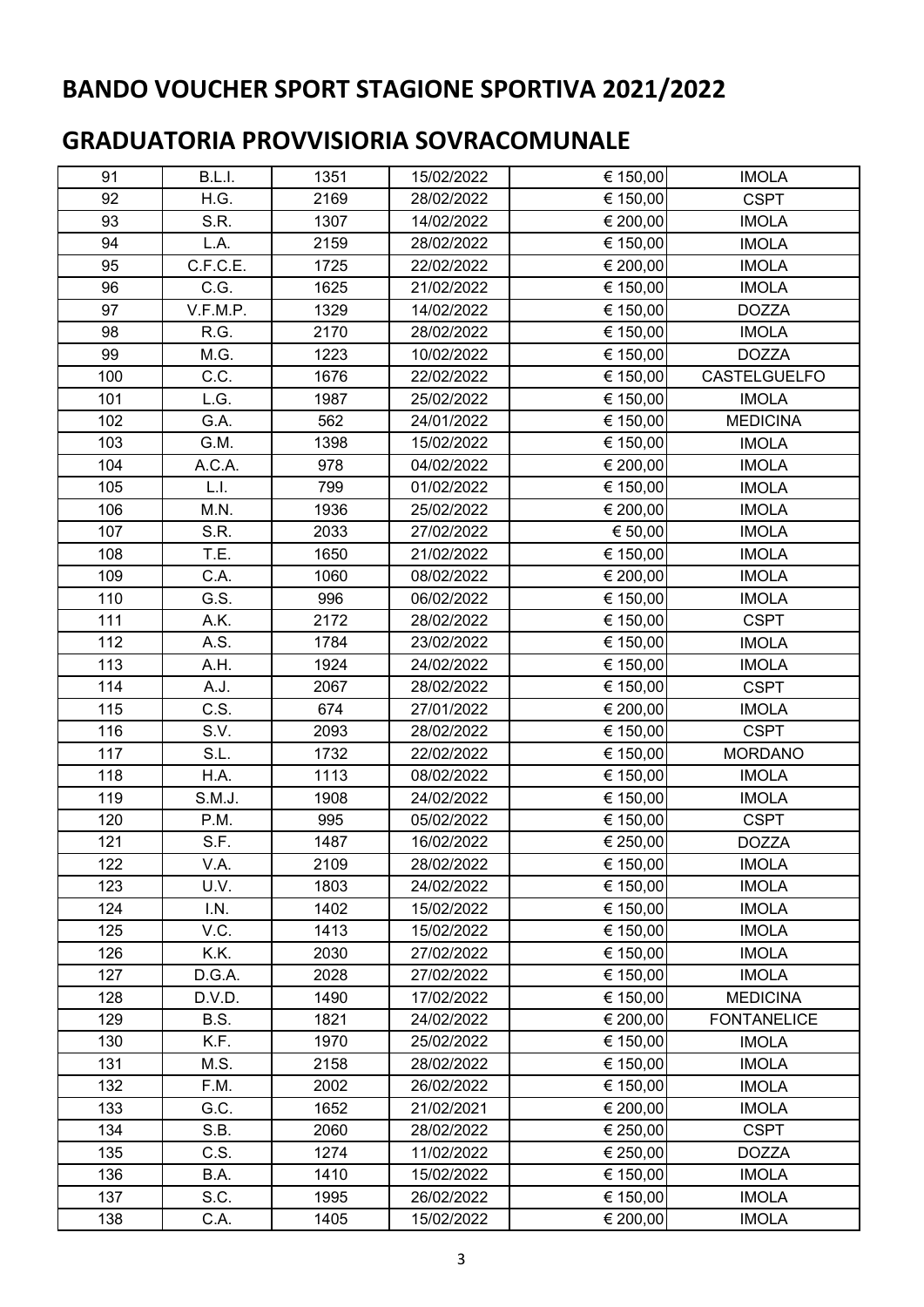| 139 | M.O.   | 1671 | 22/02/2022 | € 150,00 | <b>CSPT</b>           |
|-----|--------|------|------------|----------|-----------------------|
| 140 | P.F.A. | 1415 | 15/02/2022 | € 150,00 | <b>MORDANO</b>        |
| 141 | O.B.V. | 1723 | 22/02/2022 | € 150,00 | <b>CSPT</b>           |
| 142 | L.R.   | 1345 | 15/02/2022 | € 200,00 | <b>IMOLA</b>          |
| 143 | C.O.   | 950  | 03/02/2022 | € 150,00 | <b>IMOLA</b>          |
| 144 | P.S.D. | 1985 | 25/02/2022 | € 150,00 | <b>CASALFIUMANESE</b> |
| 145 | M.F.   | 679  | 27/01/2022 | € 150,00 | <b>IMOLA</b>          |
| 146 | G.I.   | 1918 | 24/02/2022 | € 100,00 | <b>IMOLA</b>          |
| 147 | B.G.   | 1730 | 22/02/2022 | € 250,00 | <b>IMOLA</b>          |
| 148 | D.M.   | 1980 | 25/02/2022 | € 150,00 | <b>IMOLA</b>          |
| 149 | D.M.   | 1520 | 17/02/2022 | € 250,00 | <b>CSPT</b>           |
| 150 | L.F.   | 600  | 25/01/2022 | € 200,00 | <b>MEDICINA</b>       |
| 151 | G.C.I. | 2128 | 28/02/2022 | € 150,00 | <b>IMOLA</b>          |
| 152 | B.D.N. | 2006 | 27/02/2022 | € 200,00 | <b>MEDICINA</b>       |
| 153 | H.E.   | 1161 | 10/02/2022 | € 150,00 | <b>IMOLA</b>          |
| 154 | S.E.   | 1781 | 23/02/2022 | € 150,00 | <b>CASTELGUELFO</b>   |
| 155 | R.C.   | 2162 | 28/02/2022 | € 150,00 | <b>IMOLA</b>          |
| 156 | S.G.   | 1030 | 07/02/2022 | € 200,00 | <b>IMOLA</b>          |
| 157 | S.A.   | 1273 | 11/02/2022 | € 200,00 | <b>IMOLA</b>          |
| 158 | E.P.J. | 759  | 29/01/2022 | € 150,00 | <b>IMOLA</b>          |
| 159 | D.G.F. | 1581 | 18/02/2022 | € 150,00 | <b>IMOLA</b>          |
| 160 | M.S.   | 1993 | 26/02/2022 | € 200,00 | <b>IMOLA</b>          |
| 161 | R.B.   | 2021 | 27/02/2022 | € 150,00 | CASTELGUELFO          |
| 162 | B.G.   | 1513 | 17/02/2022 | € 150,00 | <b>IMOLA</b>          |
| 163 | L.V.A. | 2024 | 27/02/2022 | € 150,00 | <b>DOZZA</b>          |
| 164 | M.S.   | 1836 | 24/02/2022 | € 150,00 | <b>IMOLA</b>          |
| 165 | R.A.   | 1903 | 24/02/2022 | € 150,00 | <b>IMOLA</b>          |
| 166 | C.G.   | 1726 | 22/02/2022 | € 150,00 | <b>IMOLA</b>          |
| 167 | T.G.   | 1087 | 08/02/2022 | € 150,00 | <b>CSPT</b>           |
| 168 | M.D.   | 865  | 02/02/2022 | € 250,00 | <b>IMOLA</b>          |
| 169 | C.A.   | 2004 | 27/02/2022 | € 250,00 | <b>CSPT</b>           |
| 170 | D.P.   | 1955 | 25/02/2022 | € 128,00 | <b>IMOLA</b>          |
| 171 | T.V.   | 1479 | 16/02/2022 | € 150,00 | <b>IMOLA</b>          |
| 172 | R.M.   | 2038 | 28/02/2022 | € 150,00 | CASTEL DEL RIO        |
| 173 | P.F.   | 2177 | 28/02/2022 | € 150,00 | <b>MORDANO</b>        |
| 174 | G.E.   | 1991 | 25/02/2022 | € 150,00 | <b>IMOLA</b>          |
| 175 | O.Z.   | 2105 | 28/02/2022 | € 150,00 | <b>CSPT</b>           |
| 176 | D.V.   | 2097 | 28/02/2022 | € 120,00 | <b>FONTANELICE</b>    |
| 177 | L.V.   | 1752 | 23/02/2022 | € 111,10 | <b>IMOLA</b>          |
| 178 | L.C.   | 1927 | 25/02/2022 | € 150,00 | <b>IMOLA</b>          |
| 179 | R.S.   | 1590 | 20/02/2022 | € 150,00 | <b>IMOLA</b>          |
| 180 | V.G.   | 1591 | 20/02/2022 | € 150,00 | <b>MEDICINA</b>       |
| 181 | Z.R.   | 1330 | 14/02/2022 | € 200,00 | <b>IMOLA</b>          |
| 182 | A.M.T. | 2176 | 28/02/2022 | € 150,00 | <b>IMOLA</b>          |
| 183 | S.V.   | 994  | 05/02/2022 | € 150,00 | <b>CASALFIUMANESE</b> |
| 184 | L.S.   | 1040 | 08/02/2022 | € 150,00 | <b>IMOLA</b>          |
| 185 | B.S.   | 1988 | 25/02/2022 | € 150,00 | CASTEL DEL RIO        |
| 186 | V.D.   | 1787 | 23/02/2022 | € 150,00 | <b>IMOLA</b>          |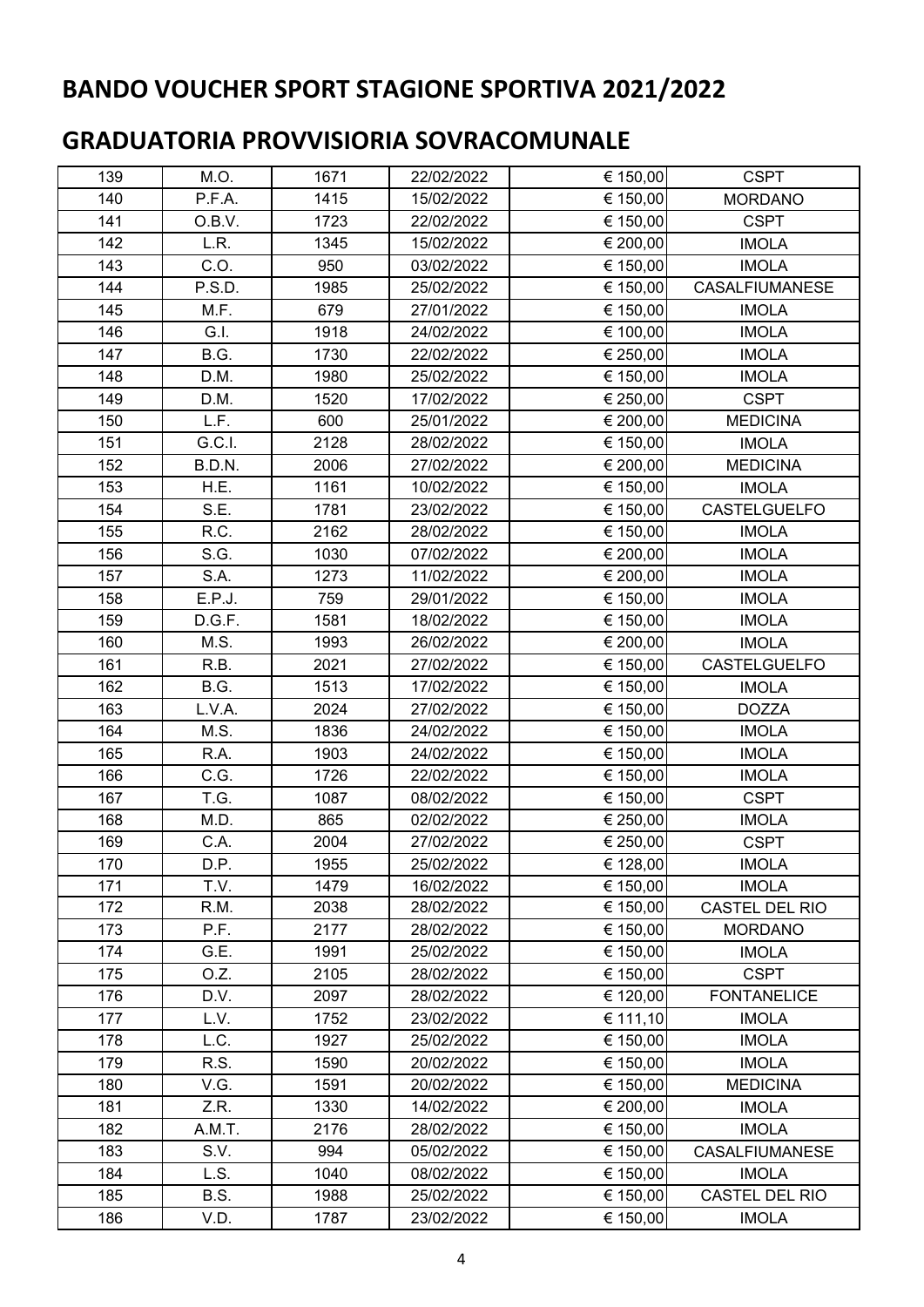| 187 | Z.V.   | 1221 | 10/02/2022 | € 200,00 | <b>CSPT</b>             |
|-----|--------|------|------------|----------|-------------------------|
| 188 | V.C.   | 2047 | 28/02/2022 | € 200,00 | <b>BORGO TOSSIGNANO</b> |
| 189 | S.K.   | 563  | 24/01/2022 | € 150,00 | <b>IMOLA</b>            |
| 190 | A.A.   | 1651 | 21/02/2022 | € 150,00 | <b>IMOLA</b>            |
| 191 | P.G.   | 793  | 31/01/2022 | € 121,10 | <b>DOZZA</b>            |
| 192 | L.C.   | 2123 | 28/02/2022 | € 150,00 | <b>IMOLA</b>            |
| 193 | C.R.   | 2009 | 27/02/2022 | € 200,00 | <b>IMOLA</b>            |
| 194 | P.M.   | 1486 | 16/02/2022 | € 200,00 | <b>IMOLA</b>            |
| 195 | C.A.   | 1580 | 18/02/2022 | € 80,00  | <b>IMOLA</b>            |
| 196 | K.E.   | 2091 | 28/02/2022 | € 150,00 | <b>IMOLA</b>            |
| 197 | D.F.   | 1642 | 21/02/2022 | € 150,00 | <b>IMOLA</b>            |
| 198 | I.C.   | 1411 | 15/02/2022 | € 150,00 | <b>MEDICINA</b>         |
| 199 | S.V.   | 1347 | 15/02/2022 | € 150,00 | <b>CSPT</b>             |
| 200 | G.M.   | 2164 | 28/02/2022 | € 200,00 | <b>IMOLA</b>            |
| 201 | S.S.   | 1800 | 24/02/2022 | € 150,00 | <b>MEDICINA</b>         |
| 202 | P.M.R. | 1497 | 17/02/2022 | € 200,00 | <b>IMOLA</b>            |
| 203 | M.J.   | 1653 | 21/02/2022 | € 200,00 | <b>CSPT</b>             |
| 204 | G.A.G. | 1276 | 12/02/2022 | € 150,00 | <b>IMOLA</b>            |
| 205 | A.G.   | 1028 | 07/02/2022 | € 150,00 | <b>IMOLA</b>            |
| 206 | V.S.   | 1260 | 11/02/2022 | € 150,00 | <b>IMOLA</b>            |
| 207 | A.M.N. | 2161 | 28/02/2022 | € 150,00 | <b>IMOLA</b>            |
| 208 | M.S.   | 2059 | 28/02/2022 | € 200,00 | <b>CASALFIUMANESE</b>   |
| 209 | S.D.L. | 2160 | 28/02/2022 | € 150,00 | <b>CASALFIUMANESE</b>   |
| 210 | F.S.   | 1654 | 21/02/2022 | €400,00  | <b>CSPT</b>             |
| 211 | L.A.   | 2174 | 28/02/2022 | € 150,00 | <b>CSPT</b>             |
| 212 | Z.V.   | 951  | 03/02/2022 | € 200,00 | <b>CSPT</b>             |
| 213 | L.M.   | 755  | 28/01/2022 | € 150,00 | <b>IMOLA</b>            |
| 214 | D.S.   | 1264 | 11/02/2022 | € 150,00 | <b>CSPT</b>             |
| 215 | P.M.   | 1485 | 16/02/2022 | € 150,00 | <b>IMOLA</b>            |
| 216 | S.V.   | 1114 | 08/02/2022 | € 150,00 | <b>CSPT</b>             |
| 217 | P.F.   | 2022 | 27/02/2022 | € 95,50  | <b>IMOLA</b>            |
| 218 | N.P.V. | 1059 | 08/02/2022 | € 150,00 | <b>MEDICINA</b>         |
| 219 | M.E.   | 1546 | 17/02/2022 | € 150,00 | <b>IMOLA</b>            |
| 220 | B.A.R. | 2018 | 27/02/2022 | € 150,00 | <b>IMOLA</b>            |
| 221 | T.A.T. | 1543 | 17/02/2022 | € 150,00 | <b>IMOLA</b>            |
| 222 | S.S.   | 1670 | 22/02/2022 | € 150,00 | <b>IMOLA</b>            |
| 223 | N.F.   | 1785 | 23/02/2022 | € 200,00 | <b>CSPT</b>             |
| 224 | B.S.   | 1511 | 17/02/2022 | € 150,00 | <b>MEDICINA</b>         |
| 225 | T.A.   | 1790 | 24/02/2022 | € 35,00  | <b>IMOLA</b>            |
| 226 | Z.C.   | 1978 | 25/02/2022 | € 150,00 | <b>CASALFIUMANESE</b>   |
| 227 | D.P.A. | 1222 | 10/02/2022 | € 200,00 | <b>IMOLA</b>            |
| 228 | F.F.   | 1495 | 17/02/2022 | € 150,00 | <b>MEDICINA</b>         |
| 229 | B.D.   | 1355 | 15/02/2022 | € 150,00 | <b>MEDICINA</b>         |
| 230 | D.C.   | 572  | 25/01/2022 | € 200,00 | <b>IMOLA</b>            |
| 231 | H.B.H. | 1412 | 15/02/2022 | € 200,00 | <b>CSPT</b>             |
| 232 | P.S.   | 1494 | 17/02/2022 | € 150,00 | <b>CSPT</b>             |
| 233 | D.C.   | 1476 | 16/02/2022 | € 150,00 | <b>IMOLA</b>            |
| 234 | M.M.   | 773  | 31/01/2022 | € 150,00 | <b>IMOLA</b>            |